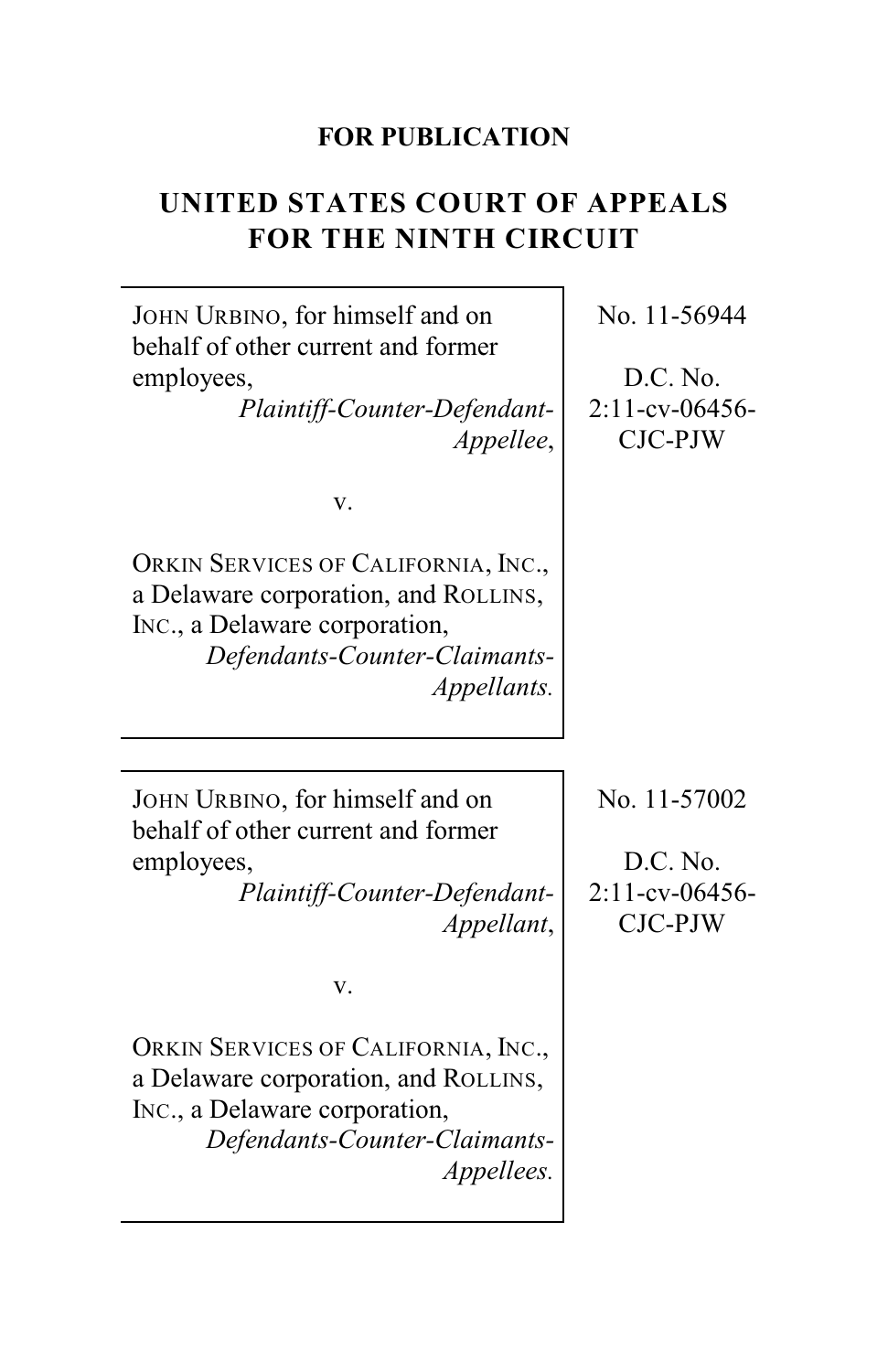JOHN URBINO, for himself and on behalf of other current and former employees,

*Plaintiff-Appellant*,

v.

ORKIN SERVICES OF CALIFORNIA, INC., a Delaware corporation, and ROLLINS, INC., a Delaware corporation, *Defendants-Appellees*. No. 12-55064

D.C. No. 2:11-cv-06456- CJC-PJW

OPINION

Appeal from the United States District Court for the Central District of California Cormac J. Carney, District Judge, Presiding

Argued and Submitted March 5, 2013—Pasadena, California

Filed August 13, 2013

Before: Michael Daly Hawkins, Sidney R. Thomas, and Andrew D. Hurwitz, Circuit Judges.

> Opinion by Judge Hawkins; Dissent by Judge Thomas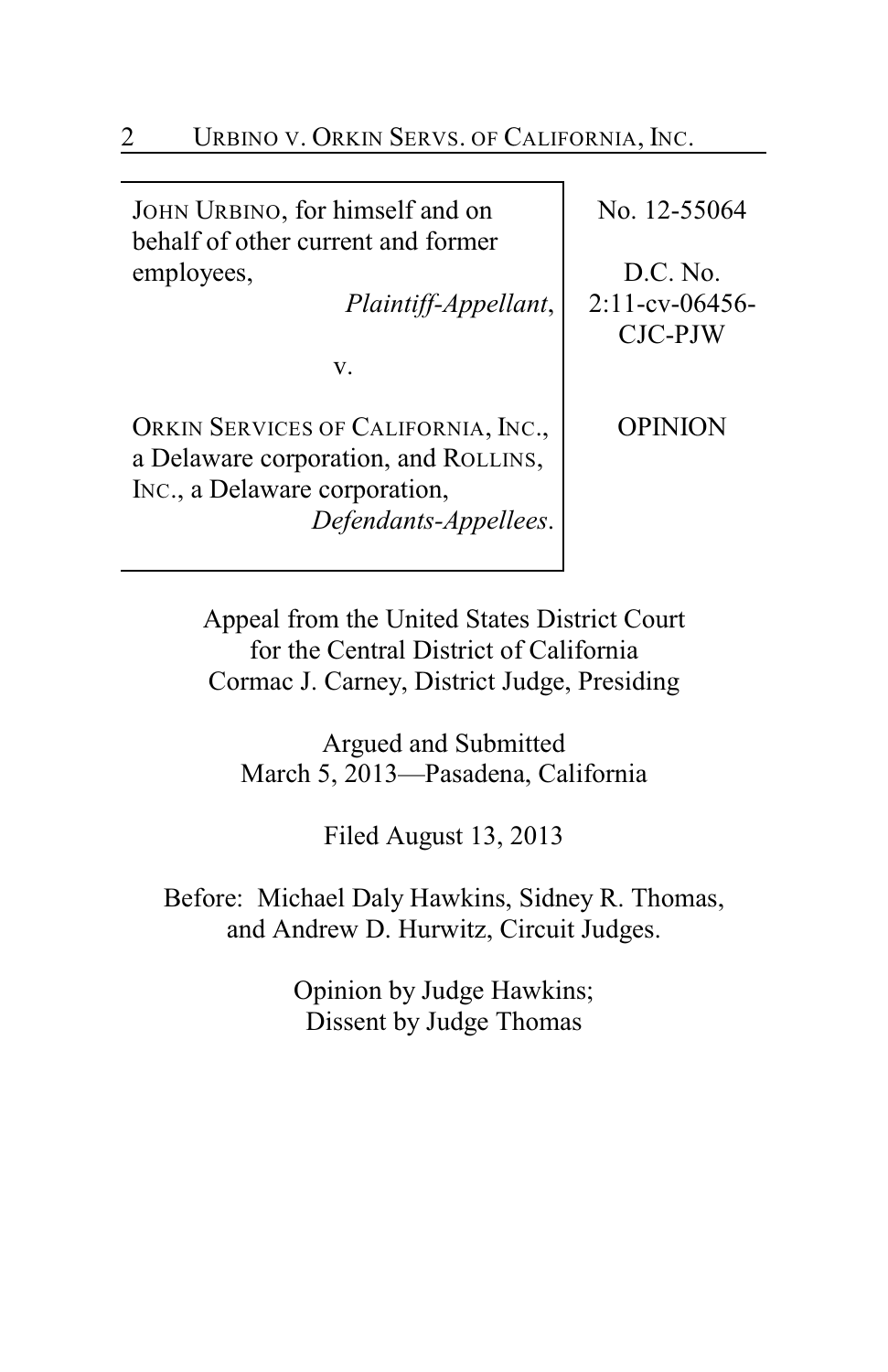## **SUMMARY \***

## **Diversity Jurisdiction**

The panel held that the federal courts lacked subject mater jurisdiction over this California dispute, vacated the district court's order denying plaintiff's motion to remand, and directed the district court to return the matter to state court for resolution.

UnderCalifornia's Private Attorneys General Act of 2004 ("PAGA"), if the state agency declines to investigate labor code violations, an aggrieved employee may commence an action against the employer. Plaintiff filed a representative PAGA action, and defendants removed the matter to federal court on the basis of diversity, based on evidence that the aggregated claims of the individual employees could result in liability in excess of the minimum jurisdictional requirements under 28 U.S.C.  $\frac{1332(a)(1)}{1}$ . The panel held that the recoveries at issue cannot be aggregated to meet the amount in controversy requirement, and therefore there was no federal diversity jurisdiction.

Judge Thomas dissented because he would conclude that claims under PAGA can be aggregated in determining whether diversity jurisdiction exists, and therefore the district court properly exercised diversity jurisdiction.

This summary constitutes no part of the opinion of the court. It has **\*** been prepared by court staff for the convenience of the reader.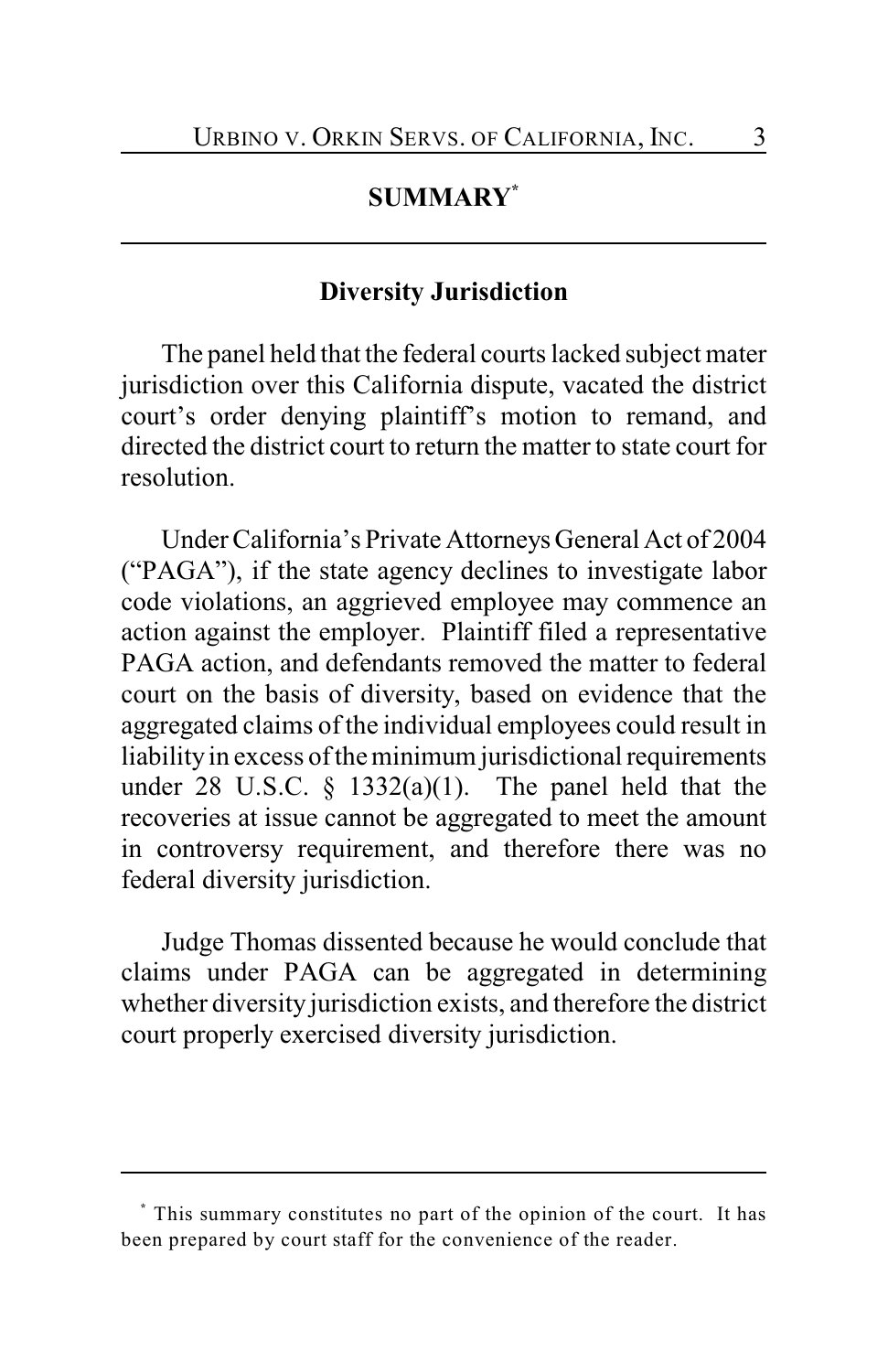## **COUNSEL**

Theodore R. Scarborough (argued), Robert N. Hochman, and Tacy F. Flint, Sidley Austin LLP, Chicago, Illinois; John E. Lattin, Fisher & Phillips LLP, Irvine, California; Christopher C. Hoffman, Fisher & Phillips LLP, San Diego, California, for Defendants-Appellants/Cross-Appellees (No. 11-56944, 11-57002), Defendants-Appellees (12-55064).

Kenneth H. Yoon (argued) and Stephanie E. Yasuda, Law Offices of Kenneth H. Yoon, Los Angeles, California; Peter M. Hart and Amber S. Healy, Law Offices of Peter M. Hart, Los Angeles, California, for Plaintiff-Appellee/Cross-Appellant (No. 11-56944, 11-57002), Plaintiff-Appellant (12- 55064).

#### **OPINION**

HAWKINS, Senior Circuit Judge:

This interlocutory appeal deals with a unique statute concerning the claims of California residents against the owners and operators of California-based enterprises. Brought originally in state court, it has been removed to federal court on the theory that the individual claims, when aggregated, meet the minimum requirements of diversity jurisdiction. We have jurisdiction to review the district court's refusal to remand the dispute back to state court. Because we determine that the recoveries at issue cannot be aggregated to meet the amount in controversy requirement, we vacate the district court order and remand with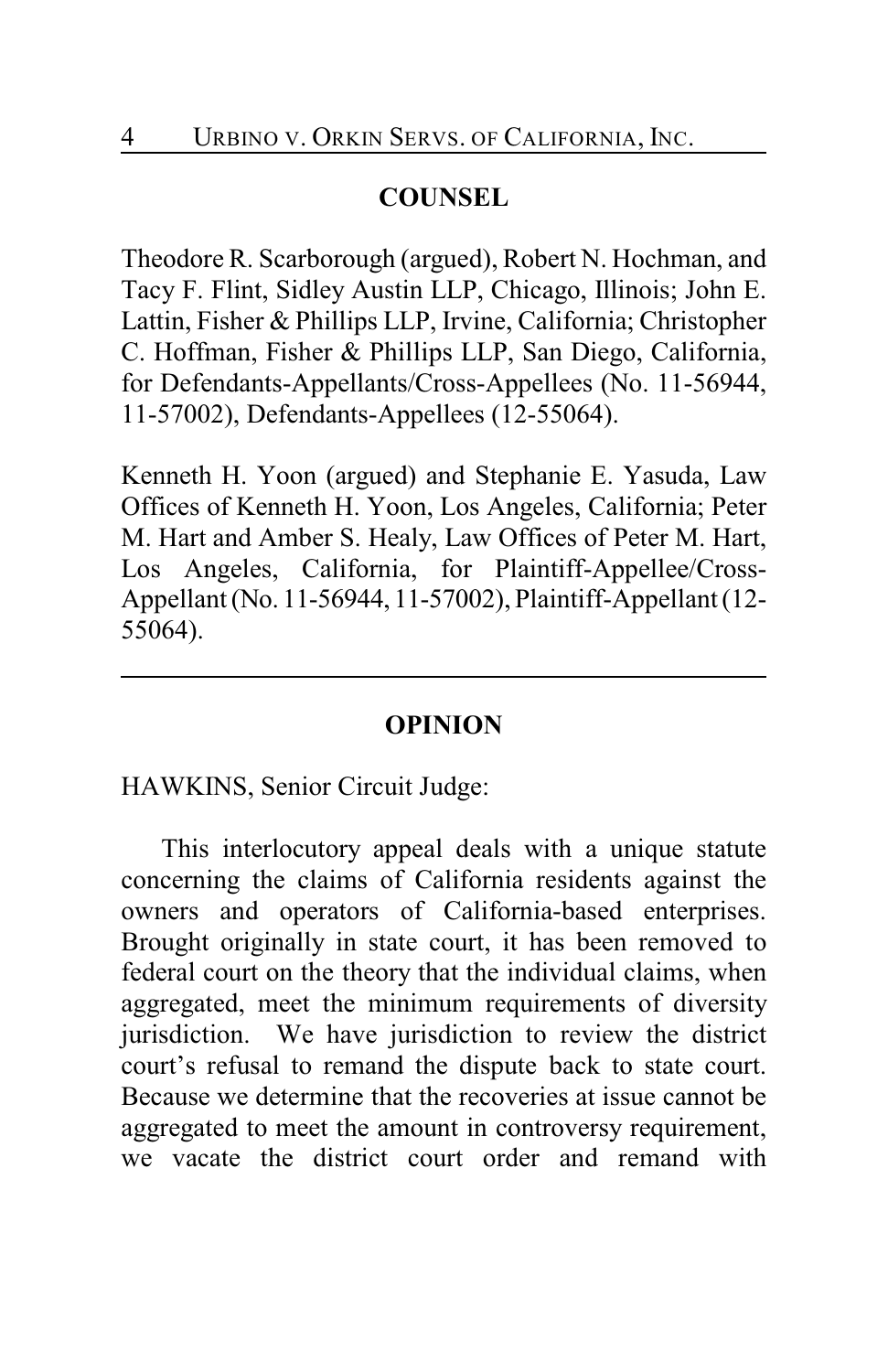instructions to return the dispute to the California courts for resolution.**<sup>1</sup>**

## **I. BACKGROUND**

With passage of the Private Attorneys General Act of 2004 ("PAGA"), the California Legislature fundamentally altered the state's approach to collecting civil penalties for labor code violations. Though the Labor and Workforce Development Agency ("LWDA") retained primacy over private enforcement efforts, under PAGA, if the LWDA declines to investigate or issue a citation for an alleged labor code violation, an aggrieved employee may commence a civil action "on behalf of himself or herself and other current or former employees" against his or her employer. Cal. Lab. Code § 2699(a); *Arias v. Super. Ct.*, 209 P.3d 923, 930 (Cal. 2009). If the representative plaintiff prevails, the aggrieved employees are statutorily entitled to 25% of the civil penalties recovered while the LWDA is entitled to 75%. Cal. Lab. Code § 2699(i).

From 2005 to 2010, Plaintiff John Urbino, a California citizen, worked in a nonexempt, hourly paid position for Defendants, each of whom is a corporate citizen of another state, in California. Alleging that Defendants illegally deprived him and other nonexempt employees of meal periods, overtime and vacation wages, and accurate itemized wage statements, Urbino filed a representative PAGA action.

Defendants removed the matter to federal court on the basis of diversity, presenting evidence that the labor code

<sup>&</sup>lt;sup>1</sup> The parties do not suggest any alternative basis for federal jurisdiction apart from diversity jurisdiction.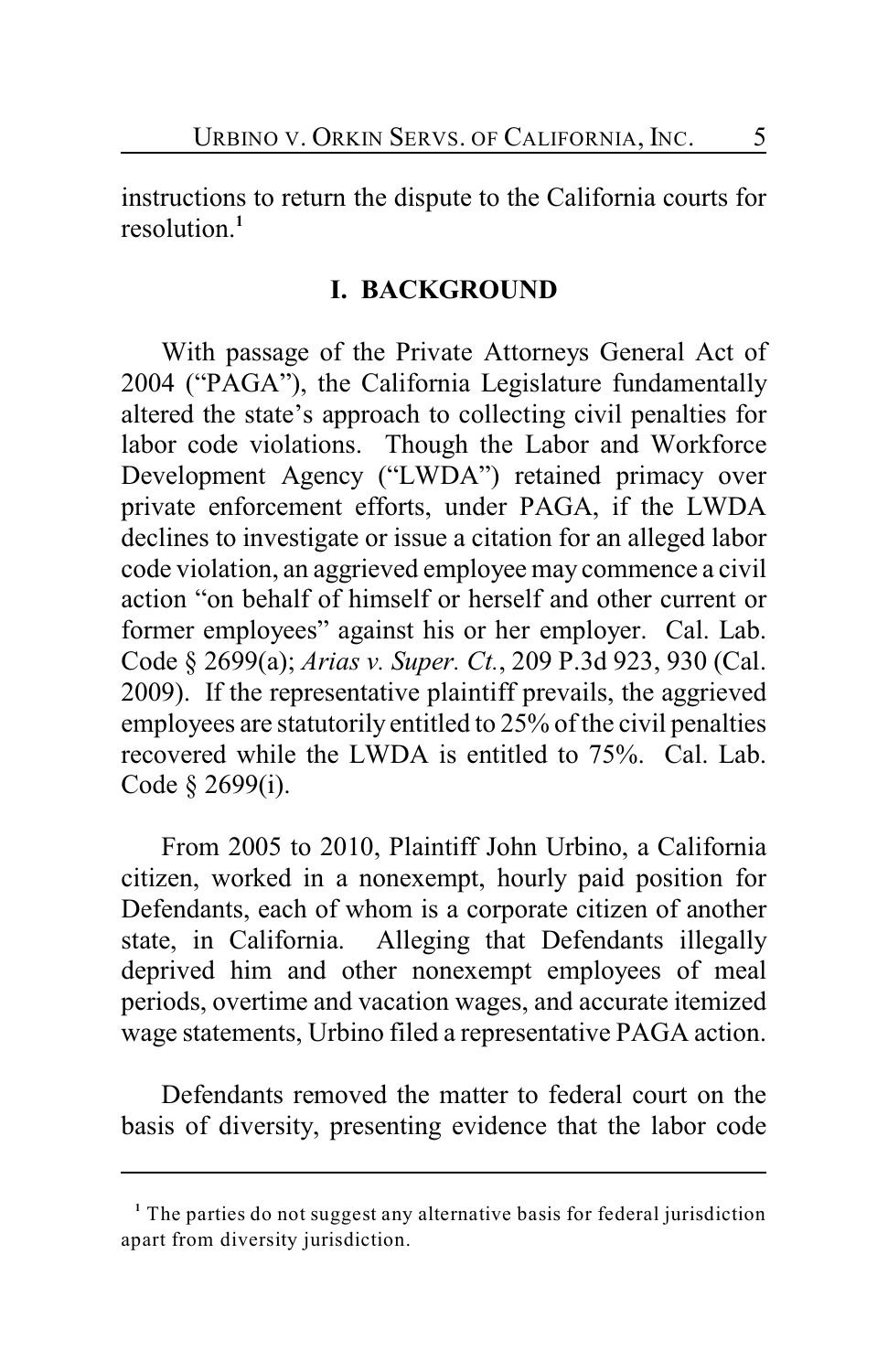violations identified by Urbino would give rise to claims involving 811 other employees who were issued at least 17,182 paychecks and that the claims could result in liability in excess of the minimum jurisdictional requirements under 28 U.S.C.  $\S$  1332(a)(1).<sup>2</sup> Plaintiff responded by moving the district court to remand the case to state court.

The district court thus had to decide whether the potential penalties could be combined or aggregated to satisfy the amount in controversy requirement. If they could, federal diversity jurisdiction would lie because statutory penalties for initial violations of California's Labor Code would total \$405,500 and penalties for subsequent violations would aggregate to \$9,004,050. If not, the \$75,000 threshold would not be met because penalties arising from Urbino's claims would be limited to \$11,602.40. Acknowledging a divergence of opinion among the district courts on the issue and noting that this court has yet to address it, the district court found PAGA claims to be common and undivided and therefore capable of aggregation.

## **II. JURISDICTION AND STANDARD OF REVIEW**

We have interlocutory appellate jurisdiction pursuant to 28 U.S.C. § 1292(b) to review the district court's denial of Urbino's motion to remand.<sup>3</sup> "We review de novo a district

At the time Defendants removed the case to federal court, they also **<sup>2</sup>** moved to compel arbitration in accordance with the parties' arbitration agreement.

<sup>&</sup>lt;sup>3</sup> Because this court has jurisdiction pursuant to  $\S$  1292(b), it need not address Urbino's alternative contention that the court should exercise pendent appellate jurisdiction.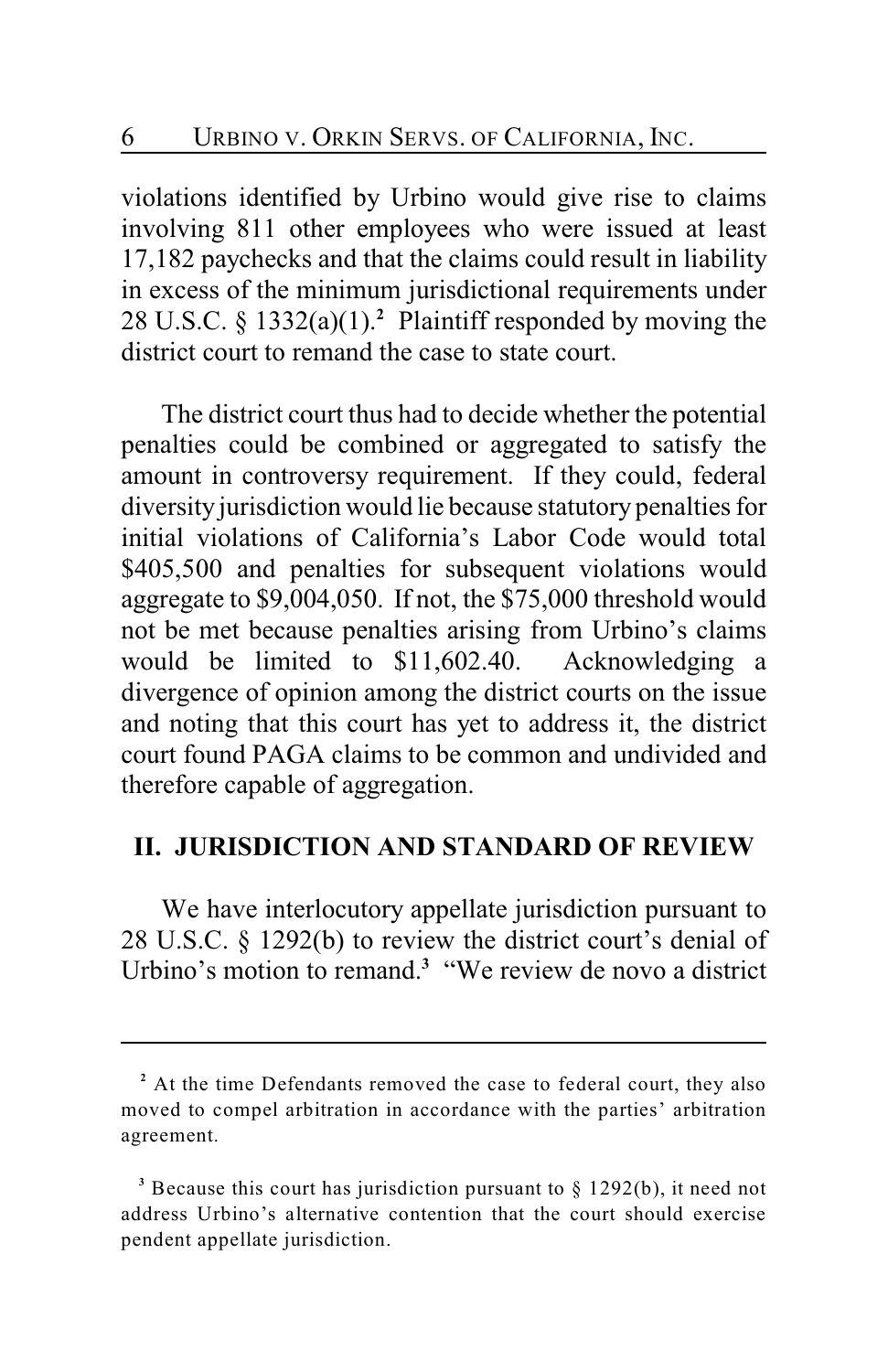court's denial of a motion to remand to state court for lack of federal subject matter jurisdiction." *Chapman v. Deutsche Bank Nat'l Trust Co.*, 651 F.3d 1039, 1043 (9th Cir. 2011).

## **III. DISCUSSION**

 To invoke federal diversity jurisdiction under 28 U.S.C. § 1332(a), a matter must "exceed[] the sum or value of \$75,000." Where, as here, "it is unclear or ambiguous from the face of a state-court complaint whether the requisite amount in controversy is pled," *Guglielmino v. McKee Foods Corp*., 506 F.3d 696, 699 (9th Cir. 2007), the "removing defendant bears the burden of establishing, by a preponderance of the evidence, that the amount in controversy exceeds" the jurisdictional threshold, *Sanchez v. Monumental Life Ins. Co*., 102 F.3d 398, 404 (9th Cir. 1996).

There is no dispute that Urbino's individual potential recovery would not meet the \$75,000 threshold. Rather, the issue is whether the penalties recoverable on behalf of *all* aggrieved employees may be considered in their totality to clear the jurisdictional hurdle.

The traditional rule is that multiple plaintiffs who assert separate and distinct claims are precluded from aggregating them to satisfy the amount in controversy requirement. *Troy Bank v. G.A. Whitehead & Co.*, 222 U.S. 39, 40 (1911). In *Snyder v. Harris*, the Supreme Court applied that rule to representative actions, holding that the claims of class members can be aggregated to meet the jurisdictional amount requirement only when they "unite to enforce a single title or right in which they have a common and undivided interest." 394 U.S. 332, 335 (1969). To determine the character of that interest, courts look to "the source of plaintiffs' claims. If the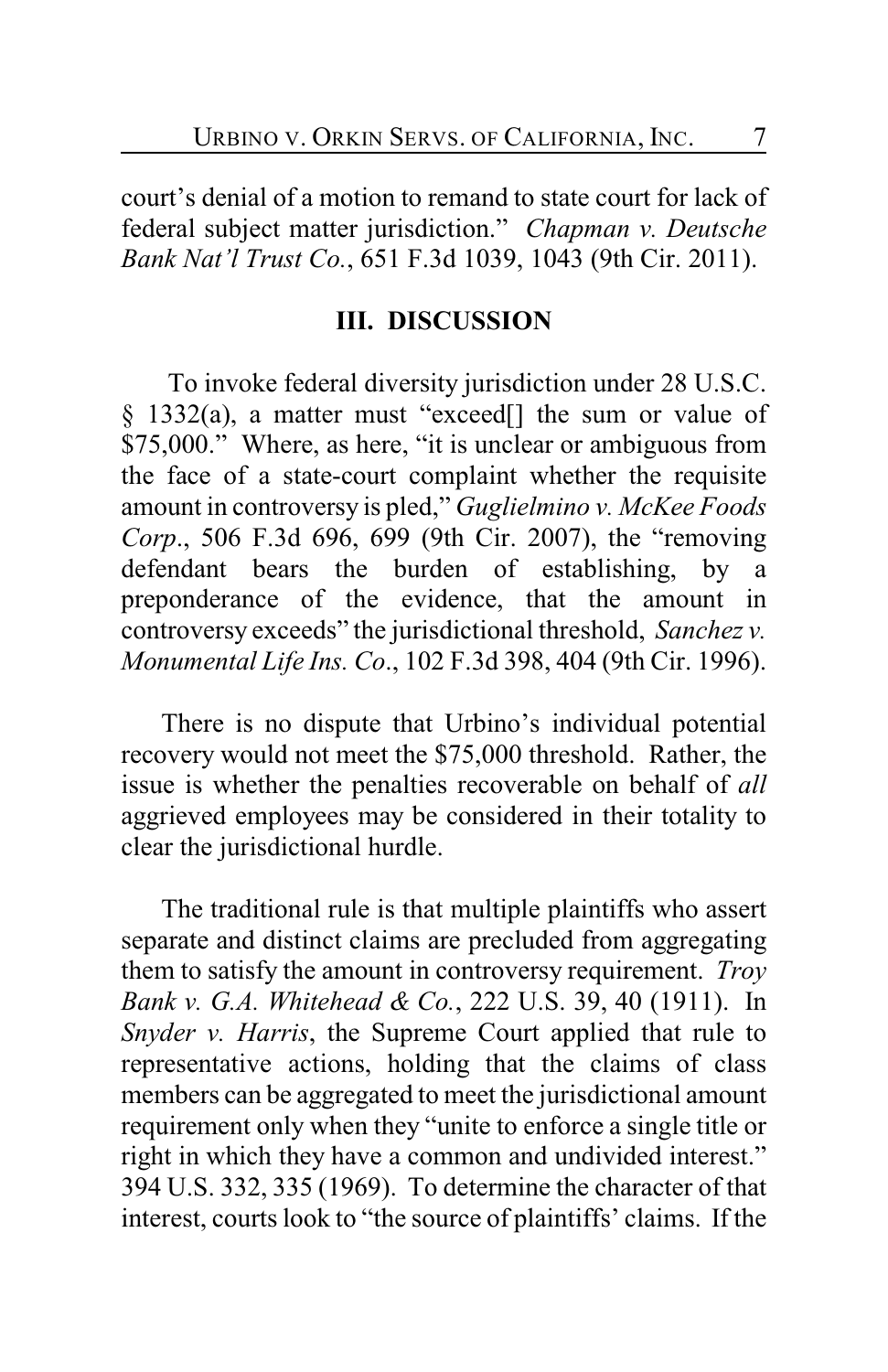claims are derived from rights that they hold in group status, then the claims are common and undivided. If not, the claims are separate and distinct." *Eagle v. Am. Tel. & Tel. Co.*, 769 F.2d 541, 546 (9th Cir. 1985).

But simply because claims may have "questions of fact and law common to the group" does not mean they have a common and undivided interest. *Potrero Hill Cmty. Action Comm. v. Hous. Auth.*, 410 F.2d 974, 977 (9th Cir. 1969). Only where the claims can strictly "be asserted by pluralistic entities as such," *id*., or, stated differently, the defendant "owes an obligation to the group of plaintiffs as a group and not to the individuals severally," will a common and undivided interest exist, *Gibson v. Chrysler Corp*., 261 F.3d 927, 944 (9th Cir. 2001) (quoting *Morrison v. Allstate Indem. Co*., 228 F.3d 1255, 1262 (11th Cir. 2000)).

Aggrieved employees have a host of claims available to them—e.g., wage and hour, discrimination, interference with pension and health coverage—to vindicate their employers' breaches of California's Labor Code. But all of these rights are held individually. Each employee suffers a unique injury—an injury that can be redressed without the involvement of other employees. *Troy Bank*, 222 U.S. at 41 (explaining that an interest is common and undivided when "neither [party] can enforce [the claim] in the absence of the other"). Defendants' obligation to them is not "as a group," but as "individuals severally." *Gibson*, 261 F.3d at 944 (quotation omitted). Thus, diversity jurisdiction does not lie because their claims cannot be aggregated.

Defendants contend however that the interest Urbino asserts is not his individual interest but rather the state's collective interest in enforcing its labor laws through PAGA.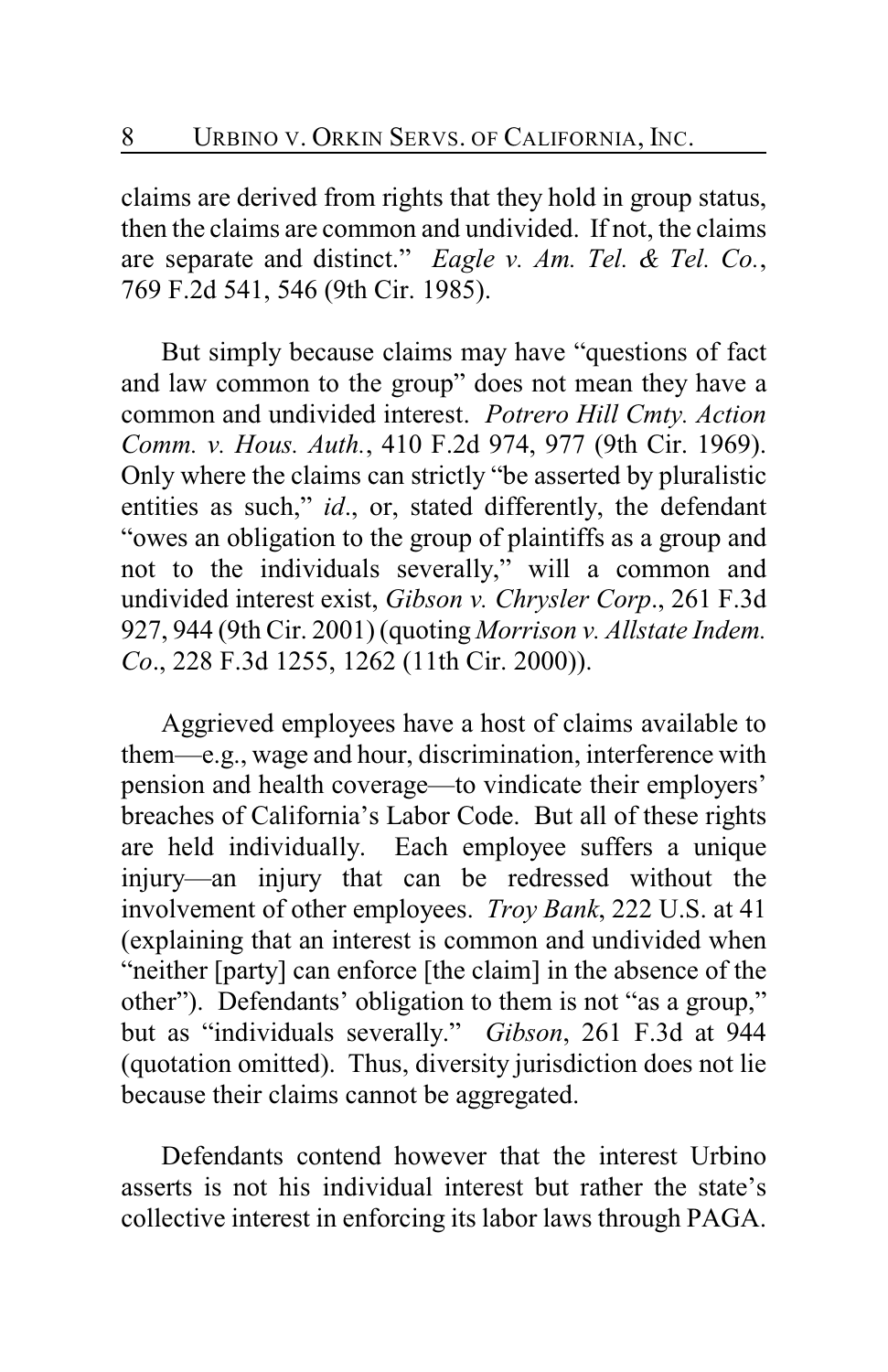*See, e.g.*, *Arias*, 209 P.3d at 934; *Amalgamated Transit Union, Local 1756, AFL-CIO v. Super. Ct.*, 209 P.3d 937, 943 (Cal. 2009). Accordingly, they argue this is effectively a "case[] in which a single plaintiff seeks to aggregate two or more of his own claims against a single defendant," *Snyder*, 394 U.S. at 335, and that those claims can be combined to satisfy the minimum amount in controversy requirement of the diversity statute, *id*. To the extent Plaintiff can—and does—assert anything but his individual interest, however, we are unpersuaded that such a suit, the primary benefit of which will inure to the state, satisfies the requirements of federal diversity jurisdiction. The state, as the real party in interest, is not a "citizen" for diversity purposes. *See Navarro Sav. Ass'n v. Lee*, 446 U.S. 458, 461 (1980) (courts "must disregard nominal or formal parties and rest jurisdiction only upon the citizenship of real parties to the controversy."); *Mo., Kan. & Tex. Ry. Co. v. Hickman*, 183 U.S. 53, 59 (1901); *see also Moor v. Cnty. of Alameda*, 411 U.S. 693, 717 (1973) (explaining that "a State is not a 'citizen' for purposes of the diversity jurisdiction").

Accordingly, the federal courts lack subject matter jurisdiction over this quintessential California dispute. We therefore vacate the district court order denying the Plaintiff's motion to remand and direct the district court to return the matter to state court for resolution.**<sup>4</sup>**

**VACATED AND REMANDED.** Costs on appeal to Urbino.

Because we find that the district court lacked jurisdiction, we need not **<sup>4</sup>** address Defendants' contention that the lower court erred in denying their motion to compel arbitration.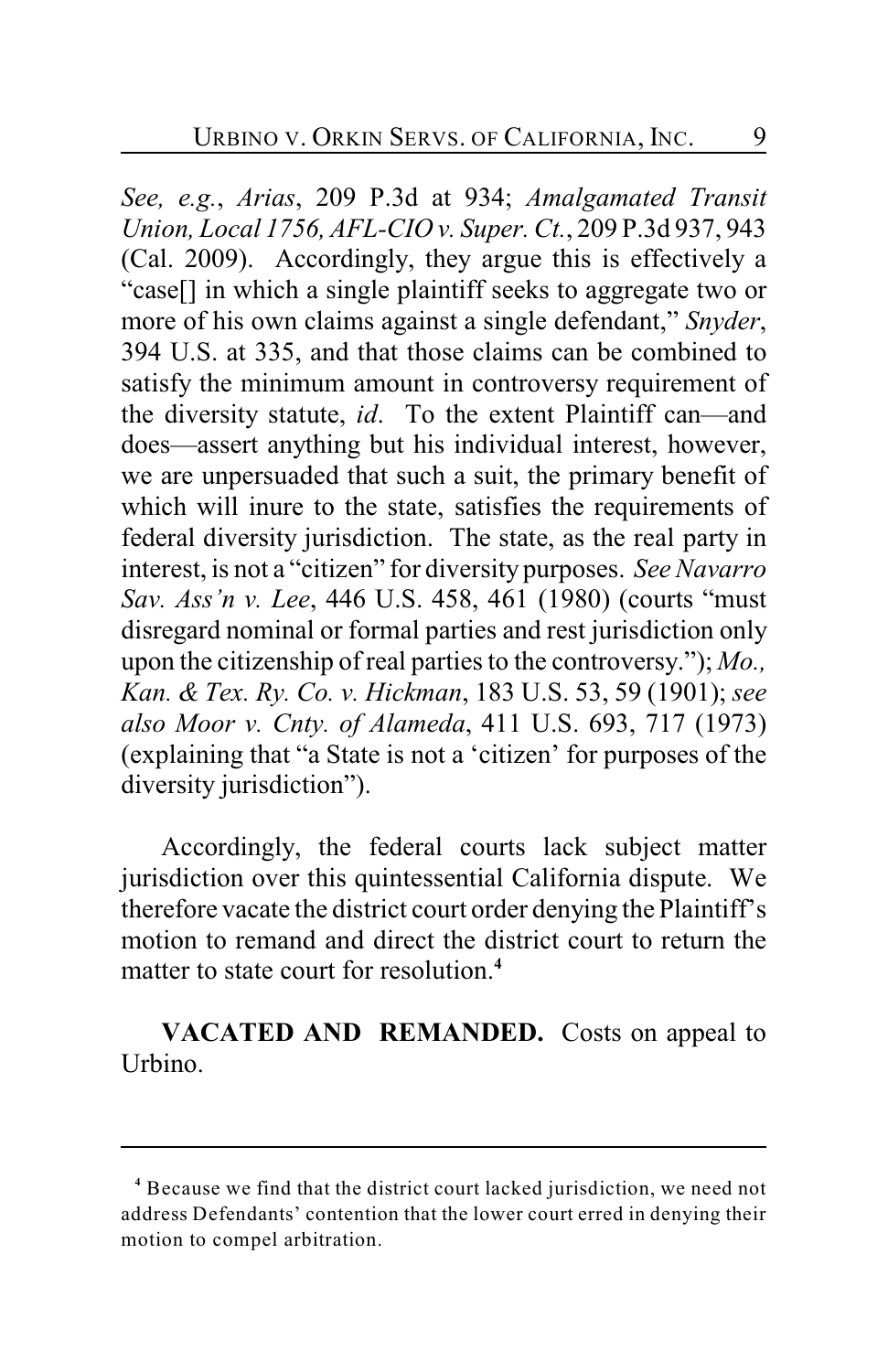THOMAS, Circuit Judge, dissenting:

Because I conclude that claims under the Labor Code Private Attorney General Act of 2004 ("Private Attorney General Act," "the Act," or "PAGA"), Cal. Lab. Code § 2698 *et seq.*, can be aggregated in determining whether diversity jurisdiction exists, I respectfully dissent.

"Our starting point for determining the amount in controversy is to characterize the [aggrieved employees'] claims under California state law." *Eagle v. Am. Tel. & Tel. Co.*, 769 F.2d 541, 545 (9th Cir. 1985) (citing *Horton v. Liberty Mut. Ins. Co.*, 367 U.S. 348, 352–53 (1961)). Thus, we look to "the source" of plaintiffs' claims to determine whether they are subject to aggregation. *Id.* at 546.

Under California law, a representative action under the Private Attorney General Act "is fundamentally a law enforcement action designed to protect the public and not to benefit private parties." *Arias v. Superior Court*, 209 P.3d 923, 934 (Cal. 2009) (internal quotation marks and citation omitted). The Act neither creates nor vindicates substantive rights of individual aggrieved employees. *Amalgamated Transit Union, Local 1756, AFL-CIO v. Superior Court*, 209 P.3d 937, 943 (Cal. 2009). Rather, it deputizes aggrieved employees to vindicate the State's interest in labor code enforcement. *Arias*, 209 P.3d at 933–34. PAGA plaintiffs such as Urbino sue "as the proxy or agent of the state's labor law enforcement agencies," *id.* at 933, and do not enjoy "property rights or any other substantive rights" under the statute they enforce, *Amalgamated Transit*, 209 P.3d at 943. A successful PAGA plaintiff is not entitled to "damages." Rather, he receives a twenty-five percent share of the civil penalties recovered on behalf of the State as an incentive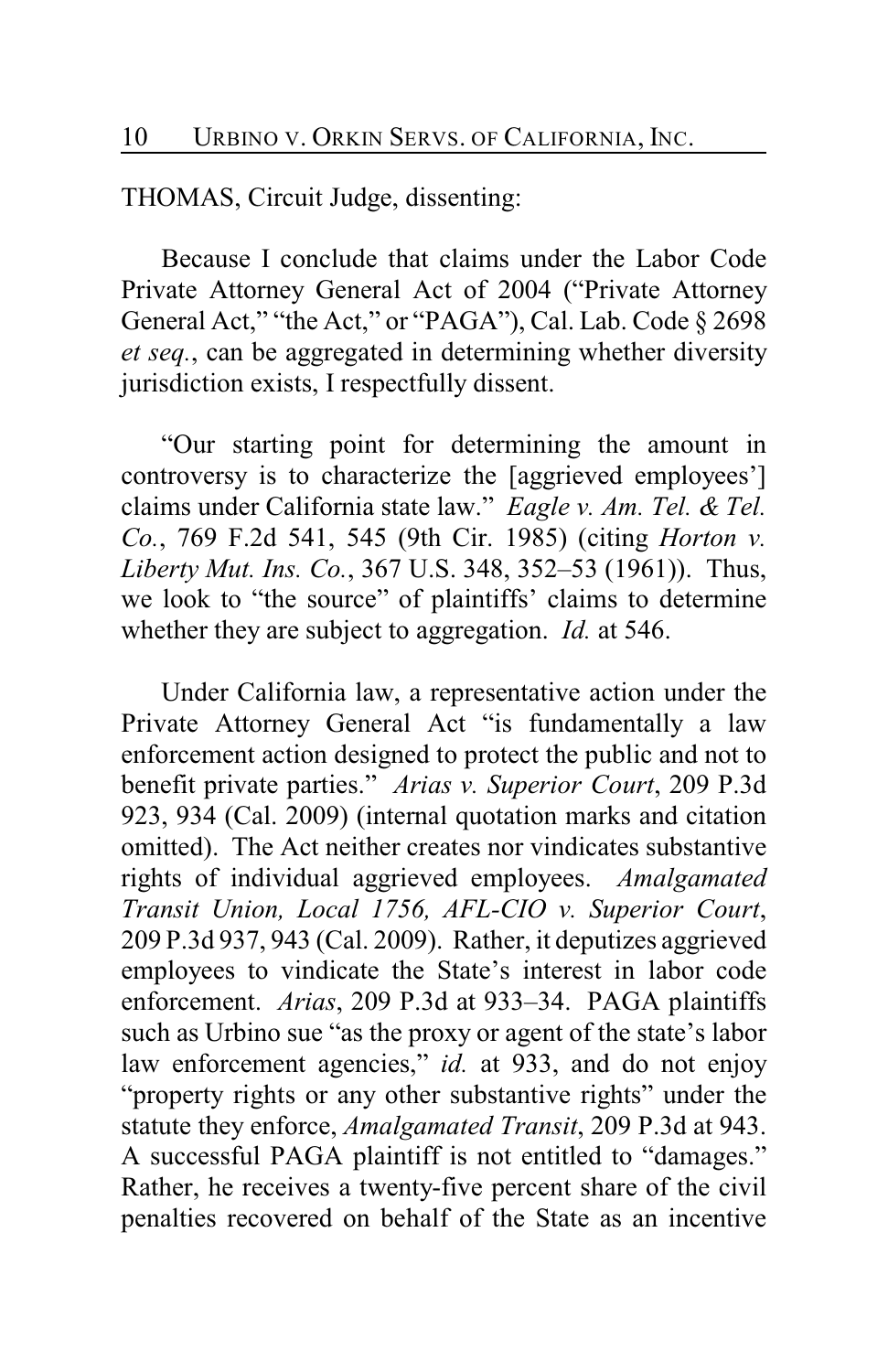payment for bringing suit in the public interest. As such, PAGA plaintiffs do not represent "separate and distinct" claims subject to the anti-aggregation rule. *Troy Bank of Troy, Ind.*, *v. G.A. Whitehead & Co.*, 222 U.S. 39, 40 (1911). Instead, they "represent<sup>[]</sup> the same legal right and interest as state labor law enforcement agencies—namely, recovery of civil penalties that otherwise would have been assessed and collected by the [State]." *Arias*, 209 P.3d at 933 (citations omitted). Looking, as we must, to "the source" of Urbino's claim, *Eagle*, 769 F.2d at 546, the amount in controversy equals the total civil penalties sought in the action.

In this regard, a PAGA plaintiff stands in a position comparable to a plaintiff in a shareholder derivative suit, who likewise lacks a direct proprietary interest in the subject of the litigation and sues as a proxy for the injured corporation. *Id.* at 546–47. Notwithstanding the individual recovery secured by successful shareholder derivative plaintiffs, we have long held their claims subject to aggregation, relying on the rationale that derivative suits vindicate corporate interests and benefit the shareholders only indirectly. *Id.* at 546–47 & n.4.

That Private Attorney General Act plaintiffs do not vindicate "separate and distinct" claims is further evidenced by the fact that their claims under the Act are not assignable, *Amalgamated Transit*, 209 P.3d at 943–44, and may be pursued by individual aggrieved employees only if the State elects not to take enforcement action, Cal. Lab. Code § 2699.3; *Arias*, 209 P.3d at 930. More importantly, "[b]ecause an aggrieved employee's action under the [Act] functions as a substitute for an action brought by the government itself, a judgment in that action binds all those, including nonparty aggrieved employees, who would be